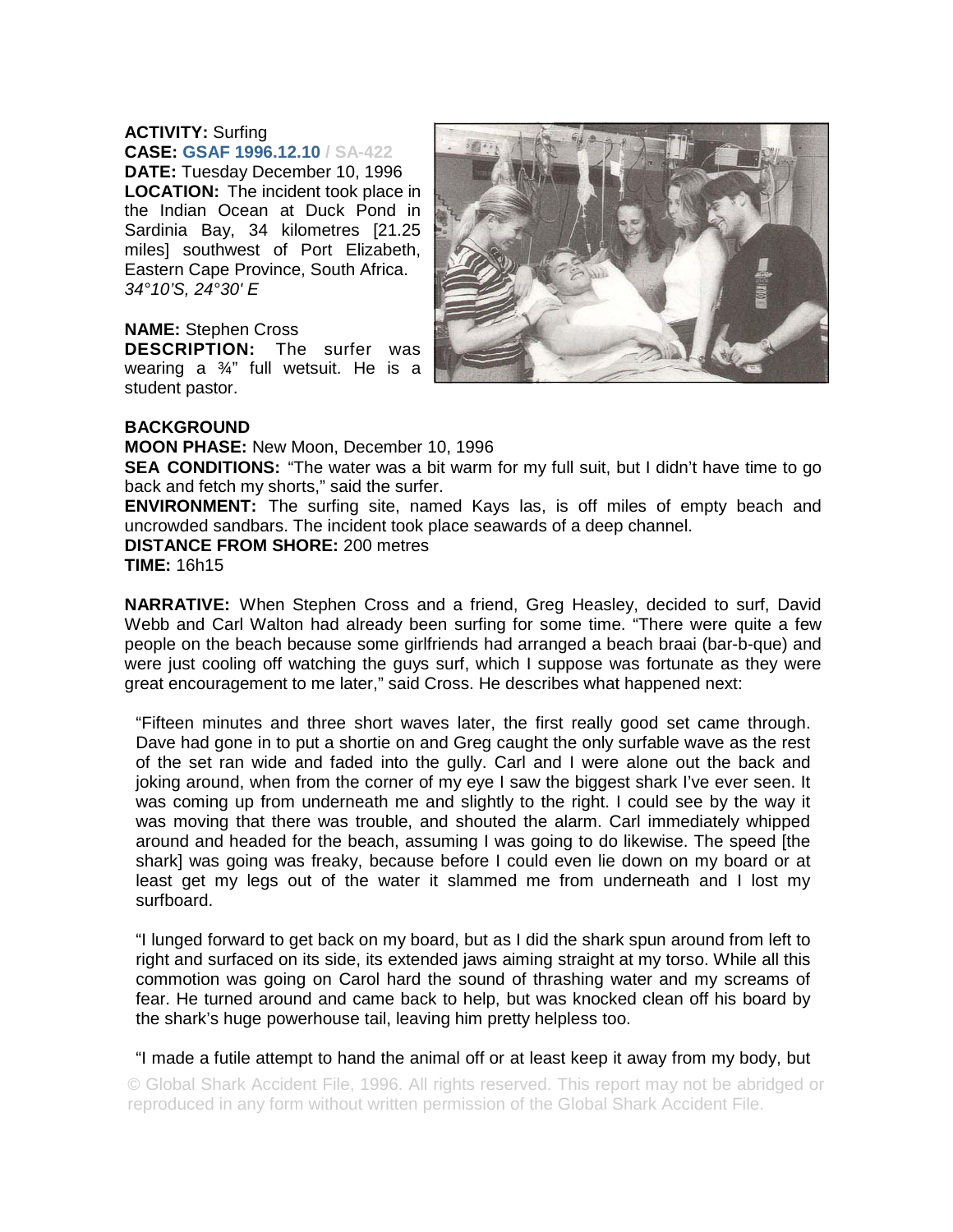the shark clamped my lower arm and elbow in its mouth. As it bit into my arm, I felt myself going down. I tried to put my arm around its head to keep myself above the water, but my arm wouldn't fit around it, leaving me looking into this thing's massive black eyeball and perfectly triangular, evenly-spaced teeth.

"As the shark opened its mouth for a second bite, I instinctively pulled my arm back and freed myself. I swiveled to the side of the shark, momentarily feeling a little safer because I was out of its mouth. Then it began swishing its head side-to-side and chomping uncontrollably. The thrashing action actually lifted me onto the shark's back. I was lying on the shark's back, flat on my chest, and began beating its head as much and as hard as I could. All I achieved was grazing my knuckles and damaging my wrists. The shark submerged and I lost sight of it. All of the above took maybe 10 to 15 seconds at most; it was really quick and I didn't really have time to think.

"Carl helped me back onto my board and that's when the fear set in. There was a lot of blood in the water and I knew the shark was merely lining up for another attack. I knew this because Greg and I had been surfing the same spot a month earlier and I had a clear view of a great white [shark] through the wall of a wave. I went home and did some research, which gave me good reason to believe this ordeal was not over. I was about 200 metres out and losing blood at a rate I did not think was possible, and still had to paddle through a deep inshore channel. Just to make my day there wasn't a wave in sight. I was screaming out to Jesus, screaming at the top of my voice until there was blood in my throat. I want to make certain He would hear me.

"We'd been paddling for about 30 seconds when the shark surfaced behind me and began chomping away at my feet area. All I can say is Jesus most definitely heard me because the shark bit off a piece of my leash, missing my feet by 10 centimetres. It submerged once again and went between Carl and I towards the beach, turned around and headed out again. By this time we were in shallow enough water to make it to the sand."

**INJURY:** The lacerations to the surfer's right elbow were three-centimeters-deep.

## **DAMAGE TO SURFBOARD:** Unknown

**FIRST AID:** "When I hit the beach the blood was qushing out and Carl, who was an army medic, used his leash to make a tourniquet and stop the bleeding. All of those on the beach began to either go for help or stay with me. We decided to use the rest of the adrenaline to make it back to the cars. It took us about 30 minutes to get back, by which time I was finished and fainted. I came around in the back of John Scholtz's kombi. John is my pastor and a former doctor. My wetsuit had been removed and my elbow looked as if it was turned inside out, but I was alive."

**TREATMENT:** Thirty sutures were needed to repair the injuries to the patient's elbow.

**SPECIES INVOLVED:** The incident involved a white shark, *Carcharodon carcharias.*

© Global Shark Accident File, 1996. All rights reserved. This report may not be abridged or reproduced in any form without written permission of the Global Shark Accident File.